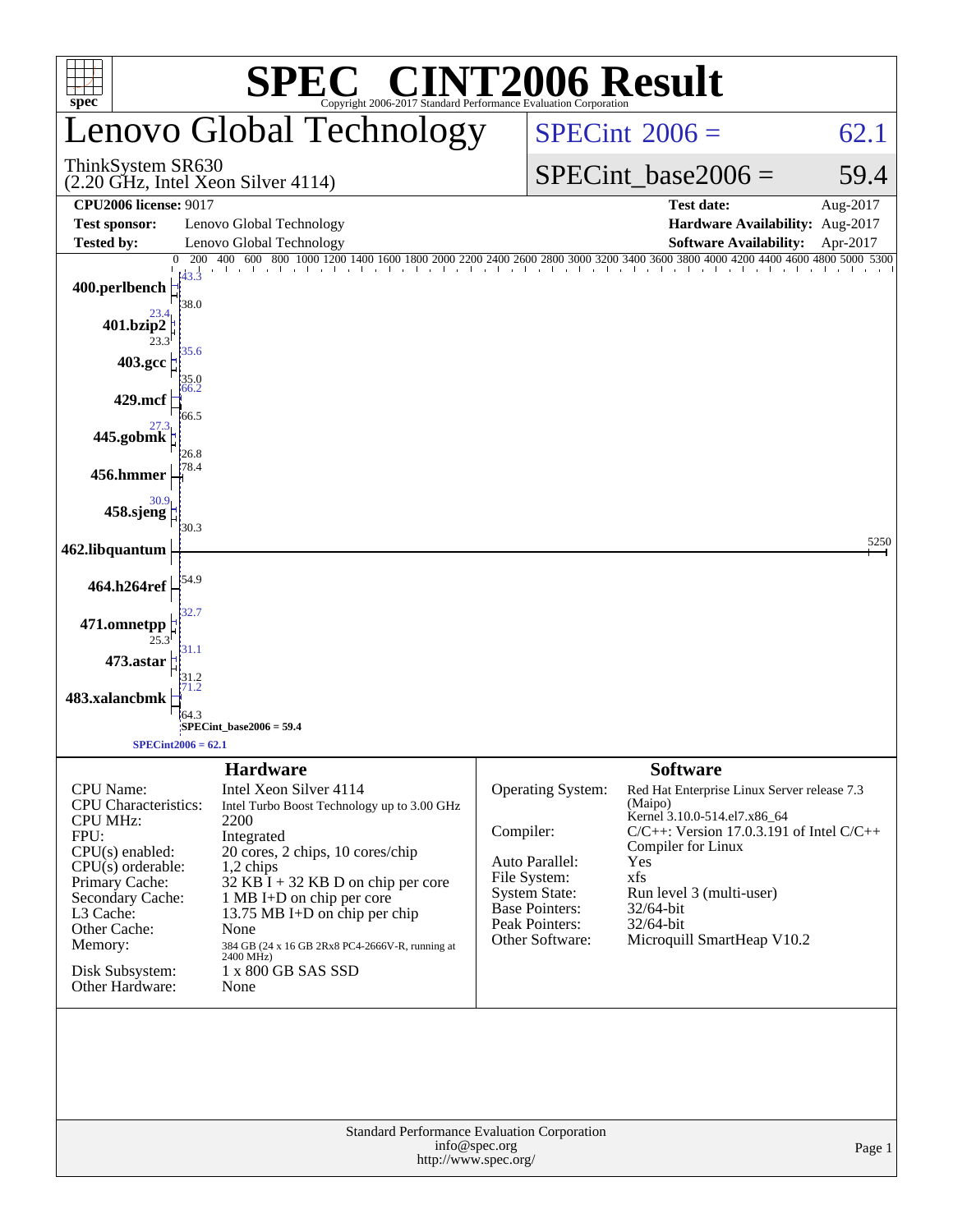

# enovo Global Technology

#### ThinkSystem SR630

(2.20 GHz, Intel Xeon Silver 4114)

 $SPECint2006 = 62.1$  $SPECint2006 = 62.1$ 

#### SPECint base2006 =  $59.4$

**[Test sponsor:](http://www.spec.org/auto/cpu2006/Docs/result-fields.html#Testsponsor)** Lenovo Global Technology **[Hardware Availability:](http://www.spec.org/auto/cpu2006/Docs/result-fields.html#HardwareAvailability)** Aug-2017

**[CPU2006 license:](http://www.spec.org/auto/cpu2006/Docs/result-fields.html#CPU2006license)** 9017 **[Test date:](http://www.spec.org/auto/cpu2006/Docs/result-fields.html#Testdate)** Aug-2017 **[Tested by:](http://www.spec.org/auto/cpu2006/Docs/result-fields.html#Testedby)** Lenovo Global Technology **[Software Availability:](http://www.spec.org/auto/cpu2006/Docs/result-fields.html#SoftwareAvailability)** Apr-2017

#### **[Results Table](http://www.spec.org/auto/cpu2006/Docs/result-fields.html#ResultsTable)**

|                                                                                                          |                |              | <b>Base</b>    |              |                |              |                |              | <b>Peak</b>    |              |                |              |
|----------------------------------------------------------------------------------------------------------|----------------|--------------|----------------|--------------|----------------|--------------|----------------|--------------|----------------|--------------|----------------|--------------|
| <b>Benchmark</b>                                                                                         | <b>Seconds</b> | <b>Ratio</b> | <b>Seconds</b> | <b>Ratio</b> | <b>Seconds</b> | <b>Ratio</b> | <b>Seconds</b> | <b>Ratio</b> | <b>Seconds</b> | <b>Ratio</b> | <b>Seconds</b> | <b>Ratio</b> |
| 400.perlbench                                                                                            | 257            | 37.9         | 257            | 38.0         | 256            | 38.1         | 225            | 43.3         | 226            | 43.3         | 226            | 43.3         |
| 401.bzip2                                                                                                | 415            | 23.3         | 414            | 23.3         | 414            | 23.3         | 412            | 23.4         | 411            | 23.5         | 412            | 23.4         |
| $403.\mathrm{gcc}$                                                                                       | 230            | 35.0         | 230            | 35.0         | 230            | 35.0         | 226            | 35.6         | 226            | 35.6         | 226            | 35.6         |
| $429$ mcf                                                                                                | 136            | 67.0         | 139            | 65.5         | 137            | 66.5         | 137            | 66.6         | 138            | 66.2         | 138            | 66.2         |
| $445$ .gobmk                                                                                             | <u>391</u>     | 26.8         | 391            | 26.8         | 391            | 26.8         | 384            | 27.3         | 384            | 27.3         | 385            | 27.3         |
| 456.hmmer                                                                                                | 119            | 78.4         | 119            | 78.1         | 119            | 78.5         | <b>119</b>     | 78.4         | 119            | 78.1         | 119            | 78.5         |
| $458$ .sjeng                                                                                             | 399            | 30.3         | 399            | 30.3         | 399            | 30.3         | 392            | 30.9         | 392            | 30.9         | 392            | 30.9         |
| 462.libquantum                                                                                           | 3.94           | 5260         | 4.04           | 5120         | 3.95           | 5250         | 3.94           | 5260         | 4.04           | 5120         | 3.95           | 5250         |
| 464.h264ref                                                                                              | 403            | 55.0         | 403            | 54.9         | 403            | 54.9         | 403            | 55.0         | 403            | 54.9         | 403            | 54.9         |
| 471.omnetpp                                                                                              | 247            | 25.3         | 247            | 25.3         | 248            | 25.2         | 190            | 32.8         | 191            | 32.6         | <b>191</b>     | 32.7         |
| $473$ . astar                                                                                            | 225            | 31.2         | 225            | 31.2         | 225            | 31.2         | 226            | 31.0         | 225            | 31.2         | 226            | 31.1         |
| 483.xalancbmk                                                                                            | 107            | 64.3         | 108            | 64.1         | 107            | 64.3         | 97.0           | 71.2         | 97.1           | 71.1         | 96.8           | 71.3         |
| Results appear in the order in which they were run. Bold underlined text indicates a median measurement. |                |              |                |              |                |              |                |              |                |              |                |              |

#### **[Submit Notes](http://www.spec.org/auto/cpu2006/Docs/result-fields.html#SubmitNotes)**

The config file option 'submit' was used.

#### **[Operating System Notes](http://www.spec.org/auto/cpu2006/Docs/result-fields.html#OperatingSystemNotes)**

Stack size set to unlimited using "ulimit -s unlimited"

#### **[Platform Notes](http://www.spec.org/auto/cpu2006/Docs/result-fields.html#PlatformNotes)**

Standard Performance Evaluation Corporation [info@spec.org](mailto:info@spec.org) BIOS configuration: Choose Operating Mode set to Maximum Performance Hyper-Threading set to Disable Stale AtoS set to Enable LLC dead line alloc set to Disable Sysinfo program /home/cpu2006-1.2-ic17.0u3/config/sysinfo.rev6993 Revision 6993 of 2015-11-06 (b5e8d4b4eb51ed28d7f98696cbe290c1) running on Cable-SPECcpu2006-RHEL7.3 Thu Aug 3 22:21:47 2017 This section contains SUT (System Under Test) info as seen by some common utilities. To remove or add to this section, see: <http://www.spec.org/cpu2006/Docs/config.html#sysinfo> From /proc/cpuinfo model name : Intel(R) Xeon(R) Silver 4114 CPU @ 2.20GHz 2 "physical id"s (chips) 20 "processors" cores, siblings (Caution: counting these is hw and system dependent. The following excerpts from /proc/cpuinfo might not be reliable. Use with Continued on next page

<http://www.spec.org/>

Page 2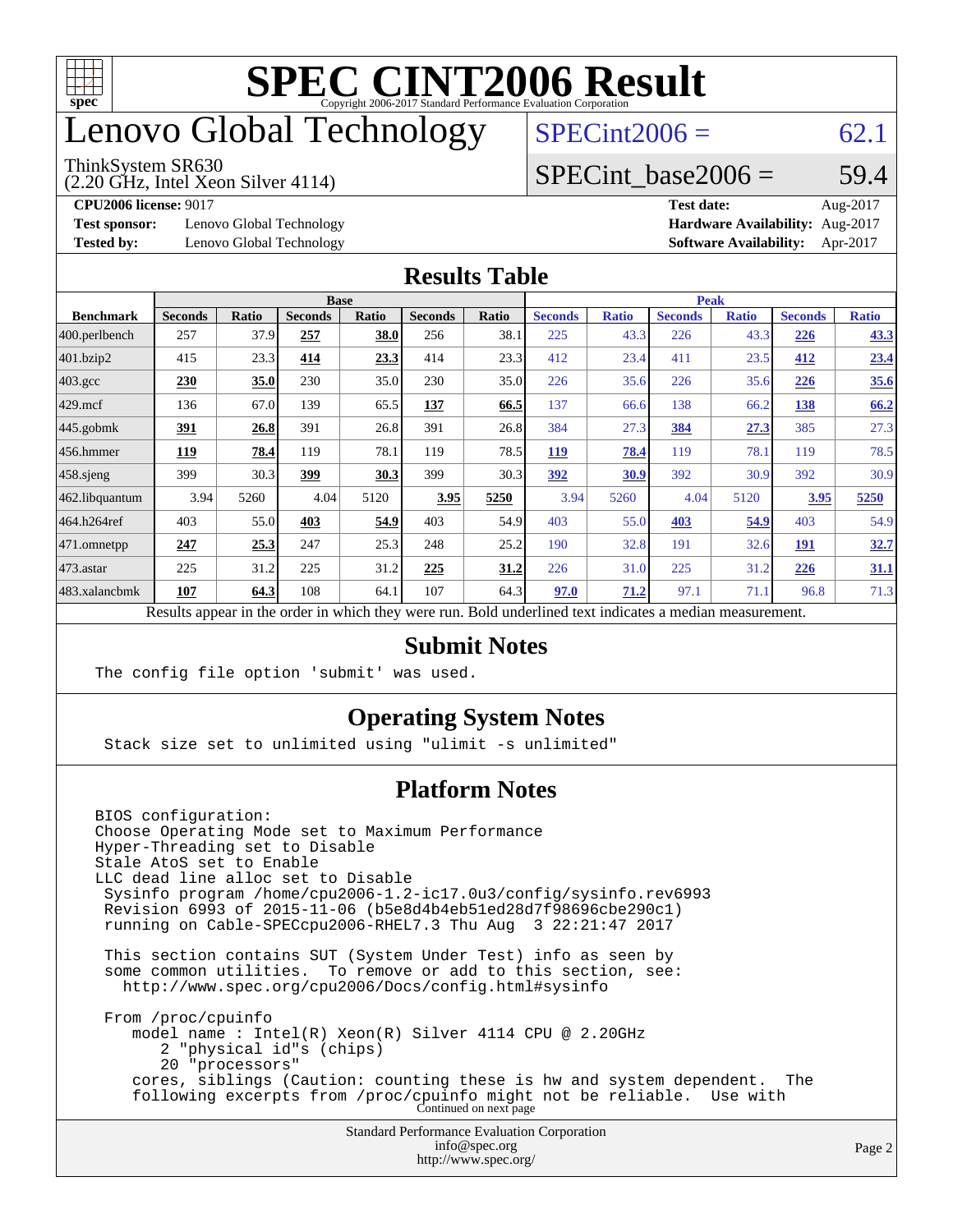

### enovo Global Technology

ThinkSystem SR630

(2.20 GHz, Intel Xeon Silver 4114)

 $SPECint2006 = 62.1$  $SPECint2006 = 62.1$ 

SPECint base2006 =  $59.4$ 

**[Test sponsor:](http://www.spec.org/auto/cpu2006/Docs/result-fields.html#Testsponsor)** Lenovo Global Technology **[Hardware Availability:](http://www.spec.org/auto/cpu2006/Docs/result-fields.html#HardwareAvailability)** Aug-2017 **[Tested by:](http://www.spec.org/auto/cpu2006/Docs/result-fields.html#Testedby)** Lenovo Global Technology **[Software Availability:](http://www.spec.org/auto/cpu2006/Docs/result-fields.html#SoftwareAvailability)** Apr-2017

**[CPU2006 license:](http://www.spec.org/auto/cpu2006/Docs/result-fields.html#CPU2006license)** 9017 **[Test date:](http://www.spec.org/auto/cpu2006/Docs/result-fields.html#Testdate)** Aug-2017

#### **[Platform Notes \(Continued\)](http://www.spec.org/auto/cpu2006/Docs/result-fields.html#PlatformNotes)**

 caution.) cpu cores : 10 siblings : 10 physical 0: cores 0 1 2 3 4 8 9 10 11 12 physical 1: cores 0 1 2 3 4 8 9 10 11 12 cache size : 14080 KB From /proc/meminfo MemTotal: 395896048 kB HugePages\_Total: 0<br>Hugepagesize: 2048 kB Hugepagesize: From /etc/\*release\* /etc/\*version\* os-release: NAME="Red Hat Enterprise Linux Server" VERSION="7.3 (Maipo)" ID="rhel" ID\_LIKE="fedora" VERSION\_ID="7.3" PRETTY\_NAME="Red Hat Enterprise Linux Server 7.3 (Maipo)" ANSI\_COLOR="0;31" CPE\_NAME="cpe:/o:redhat:enterprise\_linux:7.3:GA:server" redhat-release: Red Hat Enterprise Linux Server release 7.3 (Maipo) system-release: Red Hat Enterprise Linux Server release 7.3 (Maipo) system-release-cpe: cpe:/o:redhat:enterprise\_linux:7.3:ga:server uname -a: Linux Cable-SPECcpu2006-RHEL7.3 3.10.0-514.el7.x86\_64 #1 SMP Wed Oct 19 11:24:13 EDT 2016 x86\_64 x86\_64 x86\_64 GNU/Linux run-level 3 Aug 3 22:20 SPEC is set to: /home/cpu2006-1.2-ic17.0u3 Filesystem Type Size Used Avail Use% Mounted on /dev/sdb2 xfs 744G 125G 619G 17% / Additional information from dmidecode: Warning: Use caution when you interpret this section. The 'dmidecode' program reads system data which is "intended to allow hardware to be accurately determined", but the intent may not be met, as there are frequent changes to hardware, firmware, and the "DMTF SMBIOS" standard. BIOS Lenovo -[IVE109Q-1.00]- 06/28/2017 Memory: 24x Samsung M393A2K43BB1-CTD 16 GB 2 rank 2666 MHz, configured at 2400 MHz (End of data from sysinfo program)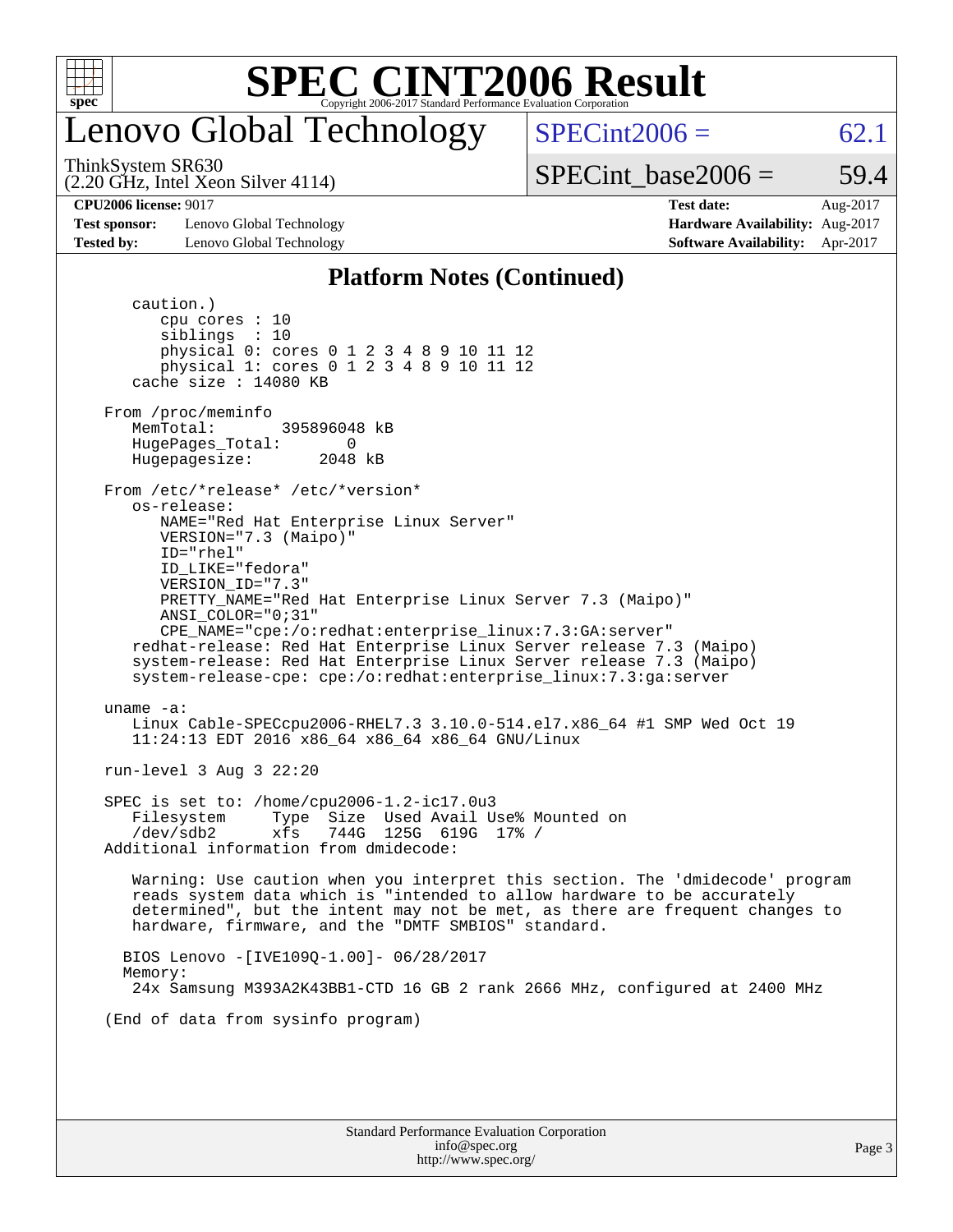

# enovo Global Technology

 $SPECint2006 = 62.1$  $SPECint2006 = 62.1$ 

(2.20 GHz, Intel Xeon Silver 4114) ThinkSystem SR630

SPECint base2006 =  $59.4$ 

**[Test sponsor:](http://www.spec.org/auto/cpu2006/Docs/result-fields.html#Testsponsor)** Lenovo Global Technology **[Hardware Availability:](http://www.spec.org/auto/cpu2006/Docs/result-fields.html#HardwareAvailability)** Aug-2017 **[Tested by:](http://www.spec.org/auto/cpu2006/Docs/result-fields.html#Testedby)** Lenovo Global Technology **[Software Availability:](http://www.spec.org/auto/cpu2006/Docs/result-fields.html#SoftwareAvailability)** Apr-2017

**[CPU2006 license:](http://www.spec.org/auto/cpu2006/Docs/result-fields.html#CPU2006license)** 9017 **[Test date:](http://www.spec.org/auto/cpu2006/Docs/result-fields.html#Testdate)** Aug-2017

#### **[General Notes](http://www.spec.org/auto/cpu2006/Docs/result-fields.html#GeneralNotes)**

Environment variables set by runspec before the start of the run: KMP AFFINITY = "granularity=fine, compact,  $0,3$ " LD\_LIBRARY\_PATH = "/home/cpu2006-1.2-ic17.0u3/lib/ia32:/home/cpu2006-1.2-ic17.0u3/lib/intel64:/home/cpu2006-1.2-ic17.0u3/sh10.2" OMP\_NUM\_THREADS = "20"

 Binaries compiled on a system with 1x Intel Core i7-4790 CPU + 32GB RAM memory using Redhat Enterprise Linux 7.2 Transparent Huge Pages enabled by default. Filesystem page cache cleared with: shell invocation of 'sync; echo 3 > /proc/sys/vm/drop\_caches' prior to run

#### **[Base Compiler Invocation](http://www.spec.org/auto/cpu2006/Docs/result-fields.html#BaseCompilerInvocation)**

[C benchmarks](http://www.spec.org/auto/cpu2006/Docs/result-fields.html#Cbenchmarks): [icc -m64](http://www.spec.org/cpu2006/results/res2017q4/cpu2006-20170918-49470.flags.html#user_CCbase_intel_icc_64bit_bda6cc9af1fdbb0edc3795bac97ada53)

[C++ benchmarks:](http://www.spec.org/auto/cpu2006/Docs/result-fields.html#CXXbenchmarks) [icpc -m64](http://www.spec.org/cpu2006/results/res2017q4/cpu2006-20170918-49470.flags.html#user_CXXbase_intel_icpc_64bit_fc66a5337ce925472a5c54ad6a0de310)

#### **[Base Portability Flags](http://www.spec.org/auto/cpu2006/Docs/result-fields.html#BasePortabilityFlags)**

 400.perlbench: [-DSPEC\\_CPU\\_LP64](http://www.spec.org/cpu2006/results/res2017q4/cpu2006-20170918-49470.flags.html#b400.perlbench_basePORTABILITY_DSPEC_CPU_LP64) [-DSPEC\\_CPU\\_LINUX\\_X64](http://www.spec.org/cpu2006/results/res2017q4/cpu2006-20170918-49470.flags.html#b400.perlbench_baseCPORTABILITY_DSPEC_CPU_LINUX_X64) 401.bzip2: [-DSPEC\\_CPU\\_LP64](http://www.spec.org/cpu2006/results/res2017q4/cpu2006-20170918-49470.flags.html#suite_basePORTABILITY401_bzip2_DSPEC_CPU_LP64) 403.gcc: [-DSPEC\\_CPU\\_LP64](http://www.spec.org/cpu2006/results/res2017q4/cpu2006-20170918-49470.flags.html#suite_basePORTABILITY403_gcc_DSPEC_CPU_LP64) 429.mcf: [-DSPEC\\_CPU\\_LP64](http://www.spec.org/cpu2006/results/res2017q4/cpu2006-20170918-49470.flags.html#suite_basePORTABILITY429_mcf_DSPEC_CPU_LP64) 445.gobmk: [-DSPEC\\_CPU\\_LP64](http://www.spec.org/cpu2006/results/res2017q4/cpu2006-20170918-49470.flags.html#suite_basePORTABILITY445_gobmk_DSPEC_CPU_LP64) 456.hmmer: [-DSPEC\\_CPU\\_LP64](http://www.spec.org/cpu2006/results/res2017q4/cpu2006-20170918-49470.flags.html#suite_basePORTABILITY456_hmmer_DSPEC_CPU_LP64) 458.sjeng: [-DSPEC\\_CPU\\_LP64](http://www.spec.org/cpu2006/results/res2017q4/cpu2006-20170918-49470.flags.html#suite_basePORTABILITY458_sjeng_DSPEC_CPU_LP64) 462.libquantum: [-DSPEC\\_CPU\\_LP64](http://www.spec.org/cpu2006/results/res2017q4/cpu2006-20170918-49470.flags.html#suite_basePORTABILITY462_libquantum_DSPEC_CPU_LP64) [-DSPEC\\_CPU\\_LINUX](http://www.spec.org/cpu2006/results/res2017q4/cpu2006-20170918-49470.flags.html#b462.libquantum_baseCPORTABILITY_DSPEC_CPU_LINUX) 464.h264ref: [-DSPEC\\_CPU\\_LP64](http://www.spec.org/cpu2006/results/res2017q4/cpu2006-20170918-49470.flags.html#suite_basePORTABILITY464_h264ref_DSPEC_CPU_LP64) 471.omnetpp: [-DSPEC\\_CPU\\_LP64](http://www.spec.org/cpu2006/results/res2017q4/cpu2006-20170918-49470.flags.html#suite_basePORTABILITY471_omnetpp_DSPEC_CPU_LP64) 473.astar: [-DSPEC\\_CPU\\_LP64](http://www.spec.org/cpu2006/results/res2017q4/cpu2006-20170918-49470.flags.html#suite_basePORTABILITY473_astar_DSPEC_CPU_LP64) 483.xalancbmk: [-DSPEC\\_CPU\\_LP64](http://www.spec.org/cpu2006/results/res2017q4/cpu2006-20170918-49470.flags.html#suite_basePORTABILITY483_xalancbmk_DSPEC_CPU_LP64) [-DSPEC\\_CPU\\_LINUX](http://www.spec.org/cpu2006/results/res2017q4/cpu2006-20170918-49470.flags.html#b483.xalancbmk_baseCXXPORTABILITY_DSPEC_CPU_LINUX)

### **[Base Optimization Flags](http://www.spec.org/auto/cpu2006/Docs/result-fields.html#BaseOptimizationFlags)**

[C benchmarks](http://www.spec.org/auto/cpu2006/Docs/result-fields.html#Cbenchmarks):

[-xCORE-AVX2](http://www.spec.org/cpu2006/results/res2017q4/cpu2006-20170918-49470.flags.html#user_CCbase_f-xCORE-AVX2) [-ipo](http://www.spec.org/cpu2006/results/res2017q4/cpu2006-20170918-49470.flags.html#user_CCbase_f-ipo) [-O3](http://www.spec.org/cpu2006/results/res2017q4/cpu2006-20170918-49470.flags.html#user_CCbase_f-O3) [-no-prec-div](http://www.spec.org/cpu2006/results/res2017q4/cpu2006-20170918-49470.flags.html#user_CCbase_f-no-prec-div) [-parallel](http://www.spec.org/cpu2006/results/res2017q4/cpu2006-20170918-49470.flags.html#user_CCbase_f-parallel) [-qopt-prefetch](http://www.spec.org/cpu2006/results/res2017q4/cpu2006-20170918-49470.flags.html#user_CCbase_f-qopt-prefetch) [-auto-p32](http://www.spec.org/cpu2006/results/res2017q4/cpu2006-20170918-49470.flags.html#user_CCbase_f-auto-p32)

[C++ benchmarks:](http://www.spec.org/auto/cpu2006/Docs/result-fields.html#CXXbenchmarks)

[-xCORE-AVX2](http://www.spec.org/cpu2006/results/res2017q4/cpu2006-20170918-49470.flags.html#user_CXXbase_f-xCORE-AVX2) [-ipo](http://www.spec.org/cpu2006/results/res2017q4/cpu2006-20170918-49470.flags.html#user_CXXbase_f-ipo) [-O3](http://www.spec.org/cpu2006/results/res2017q4/cpu2006-20170918-49470.flags.html#user_CXXbase_f-O3) [-no-prec-div](http://www.spec.org/cpu2006/results/res2017q4/cpu2006-20170918-49470.flags.html#user_CXXbase_f-no-prec-div) [-qopt-prefetch](http://www.spec.org/cpu2006/results/res2017q4/cpu2006-20170918-49470.flags.html#user_CXXbase_f-qopt-prefetch) [-auto-p32](http://www.spec.org/cpu2006/results/res2017q4/cpu2006-20170918-49470.flags.html#user_CXXbase_f-auto-p32) [-Wl,-z,muldefs](http://www.spec.org/cpu2006/results/res2017q4/cpu2006-20170918-49470.flags.html#user_CXXbase_link_force_multiple1_74079c344b956b9658436fd1b6dd3a8a) [-L/sh10.2 -lsmartheap64](http://www.spec.org/cpu2006/results/res2017q4/cpu2006-20170918-49470.flags.html#user_CXXbase_SmartHeap64_63911d860fc08c15fa1d5bf319b9d8d5)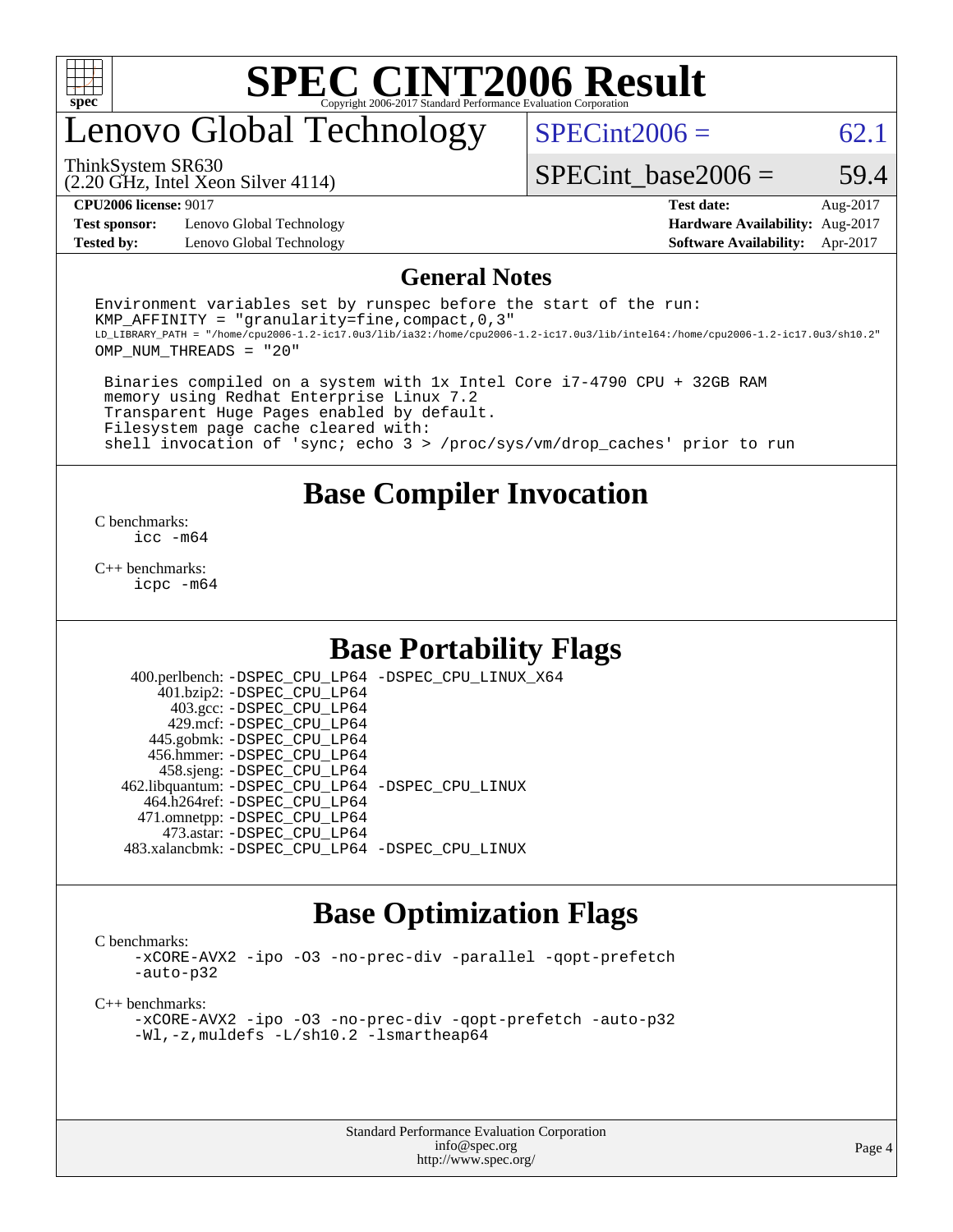

# enovo Global Technology

ThinkSystem SR630

(2.20 GHz, Intel Xeon Silver 4114)

 $SPECint2006 = 62.1$  $SPECint2006 = 62.1$ 

SPECint base2006 =  $59.4$ 

**[Test sponsor:](http://www.spec.org/auto/cpu2006/Docs/result-fields.html#Testsponsor)** Lenovo Global Technology **[Hardware Availability:](http://www.spec.org/auto/cpu2006/Docs/result-fields.html#HardwareAvailability)** Aug-2017 **[Tested by:](http://www.spec.org/auto/cpu2006/Docs/result-fields.html#Testedby)** Lenovo Global Technology **[Software Availability:](http://www.spec.org/auto/cpu2006/Docs/result-fields.html#SoftwareAvailability)** Apr-2017

**[CPU2006 license:](http://www.spec.org/auto/cpu2006/Docs/result-fields.html#CPU2006license)** 9017 **[Test date:](http://www.spec.org/auto/cpu2006/Docs/result-fields.html#Testdate)** Aug-2017

### **[Base Other Flags](http://www.spec.org/auto/cpu2006/Docs/result-fields.html#BaseOtherFlags)**

[C benchmarks](http://www.spec.org/auto/cpu2006/Docs/result-fields.html#Cbenchmarks):

403.gcc: [-Dalloca=\\_alloca](http://www.spec.org/cpu2006/results/res2017q4/cpu2006-20170918-49470.flags.html#b403.gcc_baseEXTRA_CFLAGS_Dalloca_be3056838c12de2578596ca5467af7f3)

### **[Peak Compiler Invocation](http://www.spec.org/auto/cpu2006/Docs/result-fields.html#PeakCompilerInvocation)**

[C benchmarks \(except as noted below\)](http://www.spec.org/auto/cpu2006/Docs/result-fields.html#Cbenchmarksexceptasnotedbelow):

[icc -m64](http://www.spec.org/cpu2006/results/res2017q4/cpu2006-20170918-49470.flags.html#user_CCpeak_intel_icc_64bit_bda6cc9af1fdbb0edc3795bac97ada53)

400.perlbench: [icc -m32 -L/opt/intel/compilers\\_and\\_libraries\\_2017/linux/lib/ia32](http://www.spec.org/cpu2006/results/res2017q4/cpu2006-20170918-49470.flags.html#user_peakCCLD400_perlbench_intel_icc_c29f3ff5a7ed067b11e4ec10a03f03ae)

445.gobmk: [icc -m32 -L/opt/intel/compilers\\_and\\_libraries\\_2017/linux/lib/ia32](http://www.spec.org/cpu2006/results/res2017q4/cpu2006-20170918-49470.flags.html#user_peakCCLD445_gobmk_intel_icc_c29f3ff5a7ed067b11e4ec10a03f03ae)

[C++ benchmarks \(except as noted below\):](http://www.spec.org/auto/cpu2006/Docs/result-fields.html#CXXbenchmarksexceptasnotedbelow)

[icc -m32 -L/opt/intel/compilers\\_and\\_libraries\\_2017/linux/lib/ia32](http://www.spec.org/cpu2006/results/res2017q4/cpu2006-20170918-49470.flags.html#user_CXXpeak_intel_icc_c29f3ff5a7ed067b11e4ec10a03f03ae)

473.astar: [icpc -m64](http://www.spec.org/cpu2006/results/res2017q4/cpu2006-20170918-49470.flags.html#user_peakCXXLD473_astar_intel_icpc_64bit_fc66a5337ce925472a5c54ad6a0de310)

### **[Peak Portability Flags](http://www.spec.org/auto/cpu2006/Docs/result-fields.html#PeakPortabilityFlags)**

 400.perlbench: [-D\\_FILE\\_OFFSET\\_BITS=64](http://www.spec.org/cpu2006/results/res2017q4/cpu2006-20170918-49470.flags.html#user_peakPORTABILITY400_perlbench_file_offset_bits_64_438cf9856305ebd76870a2c6dc2689ab) [-DSPEC\\_CPU\\_LINUX\\_IA32](http://www.spec.org/cpu2006/results/res2017q4/cpu2006-20170918-49470.flags.html#b400.perlbench_peakCPORTABILITY_DSPEC_CPU_LINUX_IA32) 401.bzip2: [-DSPEC\\_CPU\\_LP64](http://www.spec.org/cpu2006/results/res2017q4/cpu2006-20170918-49470.flags.html#suite_peakPORTABILITY401_bzip2_DSPEC_CPU_LP64) 403.gcc: [-DSPEC\\_CPU\\_LP64](http://www.spec.org/cpu2006/results/res2017q4/cpu2006-20170918-49470.flags.html#suite_peakPORTABILITY403_gcc_DSPEC_CPU_LP64) 429.mcf: [-DSPEC\\_CPU\\_LP64](http://www.spec.org/cpu2006/results/res2017q4/cpu2006-20170918-49470.flags.html#suite_peakPORTABILITY429_mcf_DSPEC_CPU_LP64) 445.gobmk: [-D\\_FILE\\_OFFSET\\_BITS=64](http://www.spec.org/cpu2006/results/res2017q4/cpu2006-20170918-49470.flags.html#user_peakPORTABILITY445_gobmk_file_offset_bits_64_438cf9856305ebd76870a2c6dc2689ab) 456.hmmer: [-DSPEC\\_CPU\\_LP64](http://www.spec.org/cpu2006/results/res2017q4/cpu2006-20170918-49470.flags.html#suite_peakPORTABILITY456_hmmer_DSPEC_CPU_LP64) 458.sjeng: [-DSPEC\\_CPU\\_LP64](http://www.spec.org/cpu2006/results/res2017q4/cpu2006-20170918-49470.flags.html#suite_peakPORTABILITY458_sjeng_DSPEC_CPU_LP64) 462.libquantum: [-DSPEC\\_CPU\\_LP64](http://www.spec.org/cpu2006/results/res2017q4/cpu2006-20170918-49470.flags.html#suite_peakPORTABILITY462_libquantum_DSPEC_CPU_LP64) [-DSPEC\\_CPU\\_LINUX](http://www.spec.org/cpu2006/results/res2017q4/cpu2006-20170918-49470.flags.html#b462.libquantum_peakCPORTABILITY_DSPEC_CPU_LINUX) 464.h264ref: [-DSPEC\\_CPU\\_LP64](http://www.spec.org/cpu2006/results/res2017q4/cpu2006-20170918-49470.flags.html#suite_peakPORTABILITY464_h264ref_DSPEC_CPU_LP64) 471.omnetpp: [-D\\_FILE\\_OFFSET\\_BITS=64](http://www.spec.org/cpu2006/results/res2017q4/cpu2006-20170918-49470.flags.html#user_peakPORTABILITY471_omnetpp_file_offset_bits_64_438cf9856305ebd76870a2c6dc2689ab) 473.astar: [-DSPEC\\_CPU\\_LP64](http://www.spec.org/cpu2006/results/res2017q4/cpu2006-20170918-49470.flags.html#suite_peakPORTABILITY473_astar_DSPEC_CPU_LP64) 483.xalancbmk: [-D\\_FILE\\_OFFSET\\_BITS=64](http://www.spec.org/cpu2006/results/res2017q4/cpu2006-20170918-49470.flags.html#user_peakPORTABILITY483_xalancbmk_file_offset_bits_64_438cf9856305ebd76870a2c6dc2689ab) [-DSPEC\\_CPU\\_LINUX](http://www.spec.org/cpu2006/results/res2017q4/cpu2006-20170918-49470.flags.html#b483.xalancbmk_peakCXXPORTABILITY_DSPEC_CPU_LINUX)

### **[Peak Optimization Flags](http://www.spec.org/auto/cpu2006/Docs/result-fields.html#PeakOptimizationFlags)**

[C benchmarks](http://www.spec.org/auto/cpu2006/Docs/result-fields.html#Cbenchmarks):

 400.perlbench: [-prof-gen](http://www.spec.org/cpu2006/results/res2017q4/cpu2006-20170918-49470.flags.html#user_peakPASS1_CFLAGSPASS1_LDCFLAGS400_perlbench_prof_gen_e43856698f6ca7b7e442dfd80e94a8fc)(pass 1) [-prof-use](http://www.spec.org/cpu2006/results/res2017q4/cpu2006-20170918-49470.flags.html#user_peakPASS2_CFLAGSPASS2_LDCFLAGS400_perlbench_prof_use_bccf7792157ff70d64e32fe3e1250b55)(pass 2) [-xCORE-AVX2](http://www.spec.org/cpu2006/results/res2017q4/cpu2006-20170918-49470.flags.html#user_peakPASS2_CFLAGSPASS2_LDCFLAGS400_perlbench_f-xCORE-AVX2)(pass 2) [-par-num-threads=1](http://www.spec.org/cpu2006/results/res2017q4/cpu2006-20170918-49470.flags.html#user_peakPASS1_CFLAGSPASS1_LDCFLAGS400_perlbench_par_num_threads_786a6ff141b4e9e90432e998842df6c2)(pass 1) [-ipo](http://www.spec.org/cpu2006/results/res2017q4/cpu2006-20170918-49470.flags.html#user_peakPASS2_CFLAGSPASS2_LDCFLAGS400_perlbench_f-ipo)(pass 2) [-O3](http://www.spec.org/cpu2006/results/res2017q4/cpu2006-20170918-49470.flags.html#user_peakPASS2_CFLAGSPASS2_LDCFLAGS400_perlbench_f-O3)(pass 2) [-no-prec-div](http://www.spec.org/cpu2006/results/res2017q4/cpu2006-20170918-49470.flags.html#user_peakPASS2_CFLAGSPASS2_LDCFLAGS400_perlbench_f-no-prec-div)(pass 2) [-qopt-prefetch](http://www.spec.org/cpu2006/results/res2017q4/cpu2006-20170918-49470.flags.html#user_peakCOPTIMIZE400_perlbench_f-qopt-prefetch)

 401.bzip2: [-prof-gen](http://www.spec.org/cpu2006/results/res2017q4/cpu2006-20170918-49470.flags.html#user_peakPASS1_CFLAGSPASS1_LDCFLAGS401_bzip2_prof_gen_e43856698f6ca7b7e442dfd80e94a8fc)(pass 1) [-prof-use](http://www.spec.org/cpu2006/results/res2017q4/cpu2006-20170918-49470.flags.html#user_peakPASS2_CFLAGSPASS2_LDCFLAGS401_bzip2_prof_use_bccf7792157ff70d64e32fe3e1250b55)(pass 2) [-xCORE-AVX2](http://www.spec.org/cpu2006/results/res2017q4/cpu2006-20170918-49470.flags.html#user_peakPASS2_CFLAGSPASS2_LDCFLAGS401_bzip2_f-xCORE-AVX2)(pass 2)  $-par-num-threads=1(pass 1) -ipo(pass 2) -O3(pass 2)$  $-par-num-threads=1(pass 1) -ipo(pass 2) -O3(pass 2)$  $-par-num-threads=1(pass 1) -ipo(pass 2) -O3(pass 2)$  $-par-num-threads=1(pass 1) -ipo(pass 2) -O3(pass 2)$  $-par-num-threads=1(pass 1) -ipo(pass 2) -O3(pass 2)$  $-par-num-threads=1(pass 1) -ipo(pass 2) -O3(pass 2)$ [-no-prec-div](http://www.spec.org/cpu2006/results/res2017q4/cpu2006-20170918-49470.flags.html#user_peakCOPTIMIZEPASS2_CFLAGSPASS2_LDCFLAGS401_bzip2_f-no-prec-div) [-auto-ilp32](http://www.spec.org/cpu2006/results/res2017q4/cpu2006-20170918-49470.flags.html#user_peakCOPTIMIZE401_bzip2_f-auto-ilp32) [-qopt-prefetch](http://www.spec.org/cpu2006/results/res2017q4/cpu2006-20170918-49470.flags.html#user_peakCOPTIMIZE401_bzip2_f-qopt-prefetch)

Continued on next page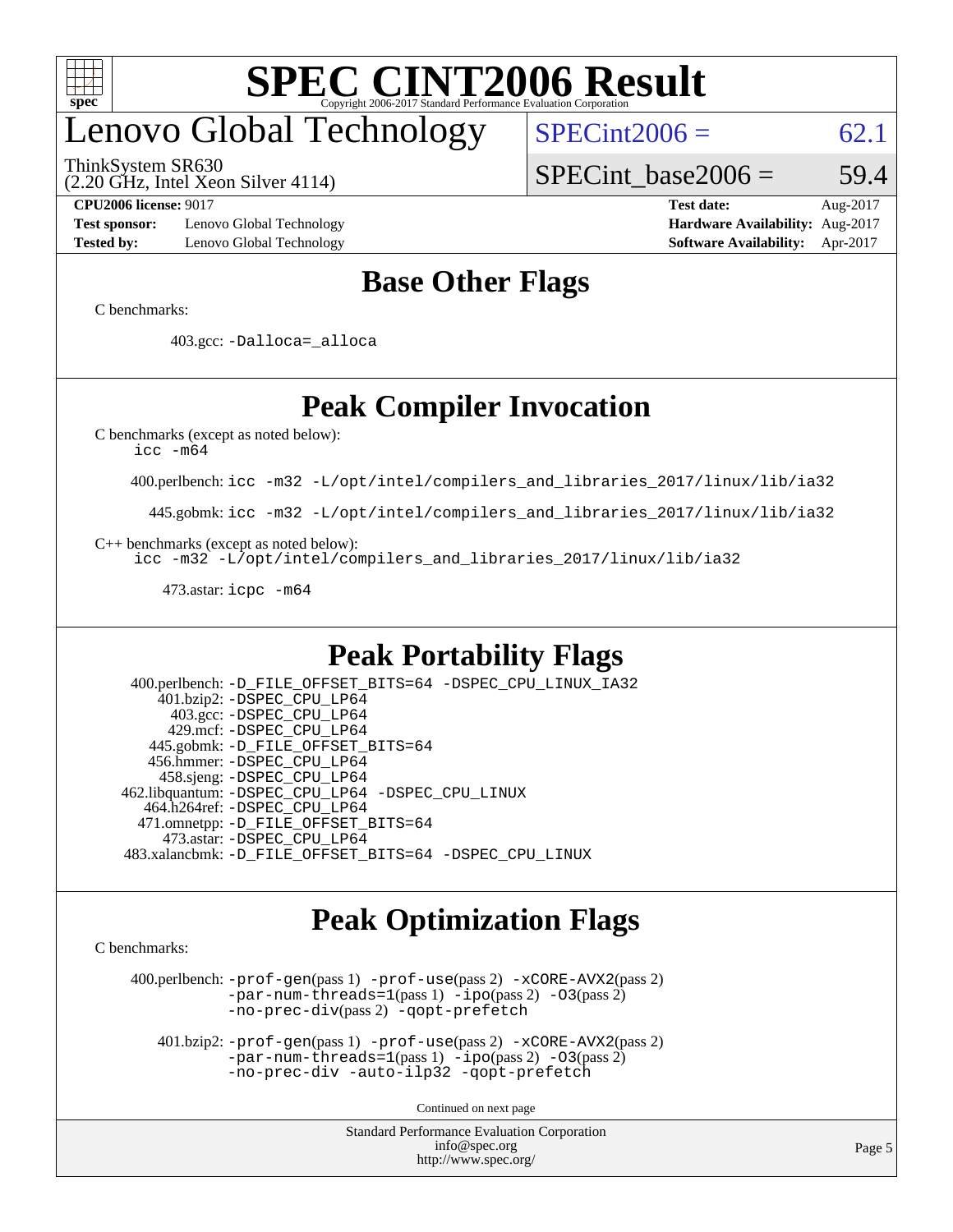

# enovo Global Technology

ThinkSystem SR630

 $SPECint2006 = 62.1$  $SPECint2006 = 62.1$ 

(2.20 GHz, Intel Xeon Silver 4114)

SPECint base2006 =  $59.4$ 

**[Test sponsor:](http://www.spec.org/auto/cpu2006/Docs/result-fields.html#Testsponsor)** Lenovo Global Technology **[Hardware Availability:](http://www.spec.org/auto/cpu2006/Docs/result-fields.html#HardwareAvailability)** Aug-2017 **[Tested by:](http://www.spec.org/auto/cpu2006/Docs/result-fields.html#Testedby)** Lenovo Global Technology **[Software Availability:](http://www.spec.org/auto/cpu2006/Docs/result-fields.html#SoftwareAvailability)** Apr-2017

**[CPU2006 license:](http://www.spec.org/auto/cpu2006/Docs/result-fields.html#CPU2006license)** 9017 **[Test date:](http://www.spec.org/auto/cpu2006/Docs/result-fields.html#Testdate)** Aug-2017

### **[Peak Optimization Flags \(Continued\)](http://www.spec.org/auto/cpu2006/Docs/result-fields.html#PeakOptimizationFlags)**

|                      | 403.gcc: -xCORE-AVX2 -ipo -03 -no-prec-div -inline-calloc<br>-gopt-malloc-options=3 -auto-ilp32                                                                                                                                                 |
|----------------------|-------------------------------------------------------------------------------------------------------------------------------------------------------------------------------------------------------------------------------------------------|
|                      | 429.mcf: -xCORE-AVX2 -ipo -03 -no-prec-div -parallel<br>-gopt-prefetch -auto-p32                                                                                                                                                                |
|                      | $445$ .gobmk: $-prof-gen(pass 1)$ $-prof-use(pass 2)$ $-xCORE-AVX2(pass 2)$<br>$-par-num-threads=1(pass 1) -ipo(pass 2) -03(pass 2)$<br>$-no-prec-div(pass 2)$                                                                                  |
|                      | $456.$ hmmer: basepeak = yes                                                                                                                                                                                                                    |
|                      | 458.sjeng: -prof-gen(pass 1) -prof-use(pass 2) -xCORE-AVX2(pass 2)<br>$-par-num-threads=1(pass 1) -ipo(pass 2) -03(pass 2)$<br>-no-prec-div(pass 2) -unroll4                                                                                    |
|                      | $462$ .libquantum: basepeak = yes                                                                                                                                                                                                               |
|                      | $464.h264$ ref: basepeak = yes                                                                                                                                                                                                                  |
| $C_{++}$ benchmarks: |                                                                                                                                                                                                                                                 |
|                      | 471.omnetpp: -prof-gen(pass 1) -prof-use(pass 2) -xCORE-AVX2(pass 2)<br>$-par-num-threads=1(pass 1) -ipo(pass 2) -03(pass 2)$<br>-no-prec-div(pass 2) -qopt-ra-region-strategy=block<br>$-Wl$ , $-z$ , muldefs $-L/\nabla L$ , 2 $-l$ smartheap |
|                      | 473.astar: -xCORE-AVX2 -ipo -03 -no-prec-div -qopt-prefetch<br>$-$ auto-p32 -Wl,-z, muldefs -L/sh10.2 -lsmartheap64                                                                                                                             |
|                      | 483.xalancbmk: -xCORE-AVX2 -ipo -03 -no-prec-div -qopt-prefetch<br>$-Wl$ , $-z$ , muldefs $-L/\nabla L$ , 2 $-l$ smartheap                                                                                                                      |

### **[Peak Other Flags](http://www.spec.org/auto/cpu2006/Docs/result-fields.html#PeakOtherFlags)**

[C benchmarks](http://www.spec.org/auto/cpu2006/Docs/result-fields.html#Cbenchmarks):

403.gcc: [-Dalloca=\\_alloca](http://www.spec.org/cpu2006/results/res2017q4/cpu2006-20170918-49470.flags.html#b403.gcc_peakEXTRA_CFLAGS_Dalloca_be3056838c12de2578596ca5467af7f3)

The flags files that were used to format this result can be browsed at <http://www.spec.org/cpu2006/flags/Intel-ic17.0-official-linux64-revF.html> <http://www.spec.org/cpu2006/flags/Lenovo-Platform-Flags-V1.2-SKL-C.20171004.html>

You can also download the XML flags sources by saving the following links:

<http://www.spec.org/cpu2006/flags/Intel-ic17.0-official-linux64-revF.xml> <http://www.spec.org/cpu2006/flags/Lenovo-Platform-Flags-V1.2-SKL-C.20171004.xml>